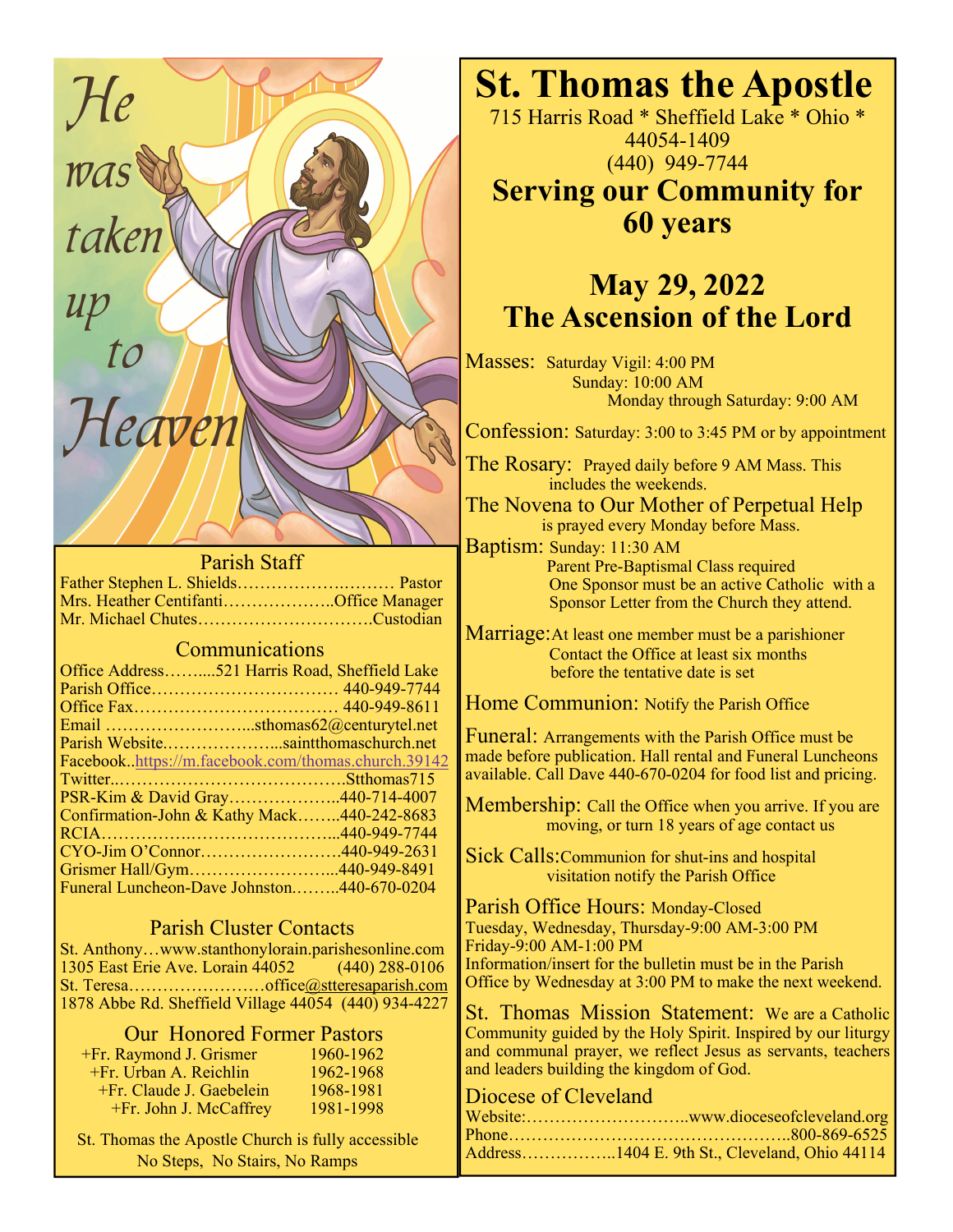Ξ

ew Facebook: https://m.facebook.com/thomas.church.39142

|                                  | St. Thomas the Apostle                       | Nev                                                    |  |  |
|----------------------------------|----------------------------------------------|--------------------------------------------------------|--|--|
|                                  | Mass/Schedule                                |                                                        |  |  |
| <b>Trust in the Lord our God</b> |                                              |                                                        |  |  |
| <b>Sunday</b>                    | May 29, 2022                                 |                                                        |  |  |
|                                  | The Ascension of the Lord                    |                                                        |  |  |
| 10:00 AM                         | James Bayus                                  |                                                        |  |  |
|                                  | 2nd Collection: Loose Change                 |                                                        |  |  |
| <b>Monday</b>                    | May 30, 2022                                 |                                                        |  |  |
|                                  | <b>Memorial Day</b>                          |                                                        |  |  |
| 9:00 AM                          | Greg & Judy Filipovich                       | <b>LAND OF THE FREE</b><br><b>BECAUSE OF THE BRAVE</b> |  |  |
| Tuesday                          | May 31, 2022                                 |                                                        |  |  |
|                                  | <b>Visitation of the Blessed Virgin Mary</b> |                                                        |  |  |
| 9:00 AM                          | Michelle Elwer & family                      |                                                        |  |  |
|                                  | Wednesday June 1, 2022                       |                                                        |  |  |
|                                  | <b>St. Justin</b>                            |                                                        |  |  |
|                                  | 9:00 AM Michael Rock & family                |                                                        |  |  |
| Thursday                         | June 2, 2022                                 | $\overline{m}$                                         |  |  |
|                                  | <b>Ss. Marcellinus &amp; Peter</b>           |                                                        |  |  |
| 9:00 AM                          | Melissa Munro & family                       | <i>Ergin</i> Ma                                        |  |  |
| Friday                           | <b>June 3, 2022</b>                          |                                                        |  |  |
|                                  | <b>St. Charles Lwanga &amp; Companions</b>   |                                                        |  |  |
| 9:00 AM                          | Marsha DeAngelis & family                    | 1.8 Peloti Co. Inc.                                    |  |  |
| <b>Saturday</b>                  | <b>June 4, 2022</b>                          |                                                        |  |  |
| 9:00 AM                          | Stephen & Marie Cannon family                |                                                        |  |  |
| 4:00 PM                          | Hong Kook Chang                              |                                                        |  |  |
| Sunday                           | June 5, 2022                                 |                                                        |  |  |
|                                  | <b>Penetcost Sunday</b>                      |                                                        |  |  |
| 10:00 AM                         | Rose Preos; er & family                      |                                                        |  |  |

 2nd Collection: Loose Change  $\overline{\phantom{a}}$ 

# **Pre-Baptism Class-2022**  June 14-7:30 PM St. Mary (440) 934-4212

July 14-7:30 PM Holy Spirit (440) 934-3777 August 16-6:30 PM St. Joseph (440) 933-3152 September 18-12:30 PM St. Thomas (440) 949-7744 All new, expecting parents are required to attend a Pre-Baptismal Class before scheduling a baptism at the Parish

they attend. One of the two Godparents must be an active Catholic with a Sponser Certificate from their church.

**Prayer Line** In need of prayers? Contact the Sisters of Notre Dame prayer line (440) 279-1163.

**St. Thomas Facebook: S**end your e-mail address to the Parish Office and receive the bulletin electronicly each week. https://m.facebook.com/thomas.church.39142

**St. Thomas Parish** needs Lectors, Readers, Eucharist Ministers & Servers. "Never underestimate the power of the Holy Spirit working in you. "

**Musician (s) Needed** for Sunday Masses. Contact Fr. Steve or leave a message at the Parish Office.

# **Liturgical Schedule**

**Saturday-June 4-4:00 PM C**–MB Riley **L**–S Riley **EM**–P rieth, M Rozmarynowycz, S Helman **Sunday-June 5-10:00 AM C**–A Hicks **L**-R Radeff **EM**-D Munro, K Janosik, K Mohrbach Cup servers removed until further notice. Fill in for Eucharist Ministers at the Mass



ST. JUSTIN

# **Weekly Collection Goal** \$5,000.00

May 15, 2022 \$4,151.00 Please increase your offertory so we can reach our goal.

**Online Giving** www.CatholicCommunity.org/Offertory Please continue to support St. Thomas by mailing in your weekly envelopes. Thank you for your generous and continued support. Remember St. Thomas in your Will.

## **St.Thomas Church Events**

**Homeless Shelter** To donate paper products, food, time or finances, call Penny (440) 949-7548. We serve all year to a full shelter. Help us to help others. **Mass Intentions** are available for 2022/2023. They are

\$10.00 each. Contact the office (440) 949-7744 or drop into the weekly collection. Mark the envelopes Masses.

**Blessing Blankets Ministry** continues to make blankets for our communities needy. Blankets are available for donation. To donate materials call Justine (440) 830-9990.

**Health Ministry** Our Parish Health Ministry will have it's Annual free lab draw on Sunday July 17th from 9:30- 12:30. Fasting encouraged. Take AM meds with water if possible. Results will be mailed.

**Virtus Training** http:www.virtus.org click training tab. Anyone working with children in our Parish must do this.

**Brookside High School Mobile Food Pantry** is the 3rd Wednesday of each month from 4:30 PM-6:00 PM. Make sure your trunk is cleaned out. Park in Sevits stadium parking lot due to school busses and cars at dismissals. No early pick-up.

**The Ascension of the Lord Coming or Going?** One way of looking at the Ascension is Jesus can do more for us in glory then while on earth. It happens in two steps. First, he sends the Holy Spirit to the disciples. Second, the disciples become his witnesses to all the nations. The first step is read on the Vigil of Pentecost says that "there was . . . no Spirit yet, because Jesus had not yet been glorified." We could not experience the gifts of the Spirit until Jesus had died and risen from the dead. While Jesus walked the earth, he chose to be limited in time and space, so that a few people could get to know and love him. After his resurrection, he could be more effective by sending his Spirit to all believers. Because he is ascended into glory, he can live in all of us. Just as the power of the Holy Spirit caused Mary to be the mother of Jesus, so that same power enables Jesus to live in us. That leads to the second step before his death, Jesus began to collect a group of followers. Some got to know him and became disciples. They did not have the faith and courage to bring others to Jesus. But after his ascension the disciples began to experience Jesus in each other. They could not help but be excited and spread that excitement to others. Jesus' ascension makes him present for more people to experience the Spirit, seeing Jesus in ourselves and others.

**St. Thomas Church Is Kid Friendly**